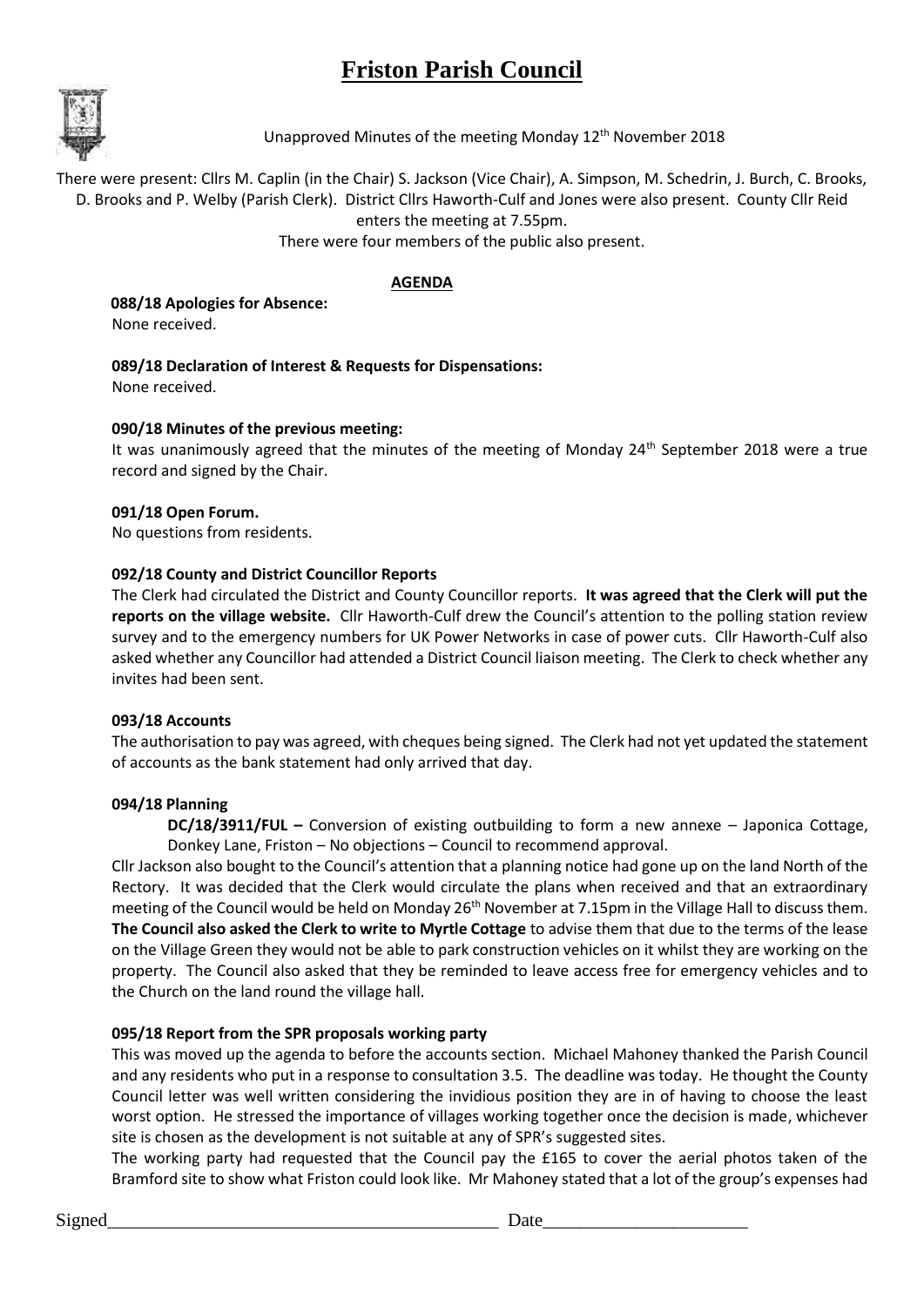# **Friston Parish Council**



been covered by private donations and members so far. **Cllr Jackson proposed that the Council pay the full amount, this was seconded by Cllr Simpson. All in favour.**

# **096/18 Sizewell C:**

The next stage of the consultation is likely to start in January 2019. The Minsmere Levels Stakeholders Group have put posters together to show the impact of the development on the area. These are being displayed in Eel's Foot pub, Middleton Farm shop, The Bell pub, The Lion Pub and the White Horse pub. They are also available on line. **The Clerk will put the link on the village website.**

## **097/18 Village Parking:**

Cllr Simpson has spoken to the landowner who has said the car park will hold around 20 spaces plus 2 disabled ones. There have been two plans put forward. Cllr Burch asked if the land under goes a change of use application will this mean it could also have building planning permission granted**. Cllr Simpson suggested that the Council publish a newsletter including these plans, the Village Hall situation, an update on the defibrillator and a call for more Parish Councillors. The Council agreed.**

## **098/18 Defibrillator Update:**

Cllr Jackson has arranged for Gary Knights to look at the phone box to ensure the defibrillator can be fitted there. He will complete the work if it's possible. He fitted the defibrillator at Knodishall.

### **099/18 Bus Shelter:**

Cllrs Simpson and D Brooks met with the designer of one of the proposed bus shelters. It was agreed that perhaps his design was not the best fit for the space. **Cllr Simpson will approach a builder to get another quote.**

### **100/18 Notice Board and Village Gates**

The Clerk has had a response from Highways and a **Community Engineer will meet with Cllr Simpson to discuss the possibility of traffic calming measures at both ends of the 30mph zone in the village.** The Clerk had submitted three possibilities for replacement noticeboards. The Council preferred the coloured aluminium design but thought it needed to be bigger. **The Clerk will approach the company for a quote for a larger version.**

### **101/18 Hedges on Mill Road:**

The Clerk had submitted photos of the problem area of Mill Road to Highways and was waiting for a response. Cllr Reid asked that if a response had not been received in 10 days to contact him.

### **102/18 Village Hall:**

Cllr C Brooks reported that the Friston Players said that the staging was often used by weddings and other functions in the Village Hall and that it does meet fire safety standards. However, the scenery was not used but was worth money to other groups that may use it. The main problem was finding someone who could physically lift it down from the loft.

The Clerk had given the Council a brief outline of the four options open to them for the future running of the Hall. It was hoped that the current Village Hall Charity Committee would be open to renewing a revised lease. **Clerk to contact Chair of Village Hall committee.**

### **103/18 Update on Vacancies for Parish Councillors:**

The vacancies will be advertised in the newsletter.